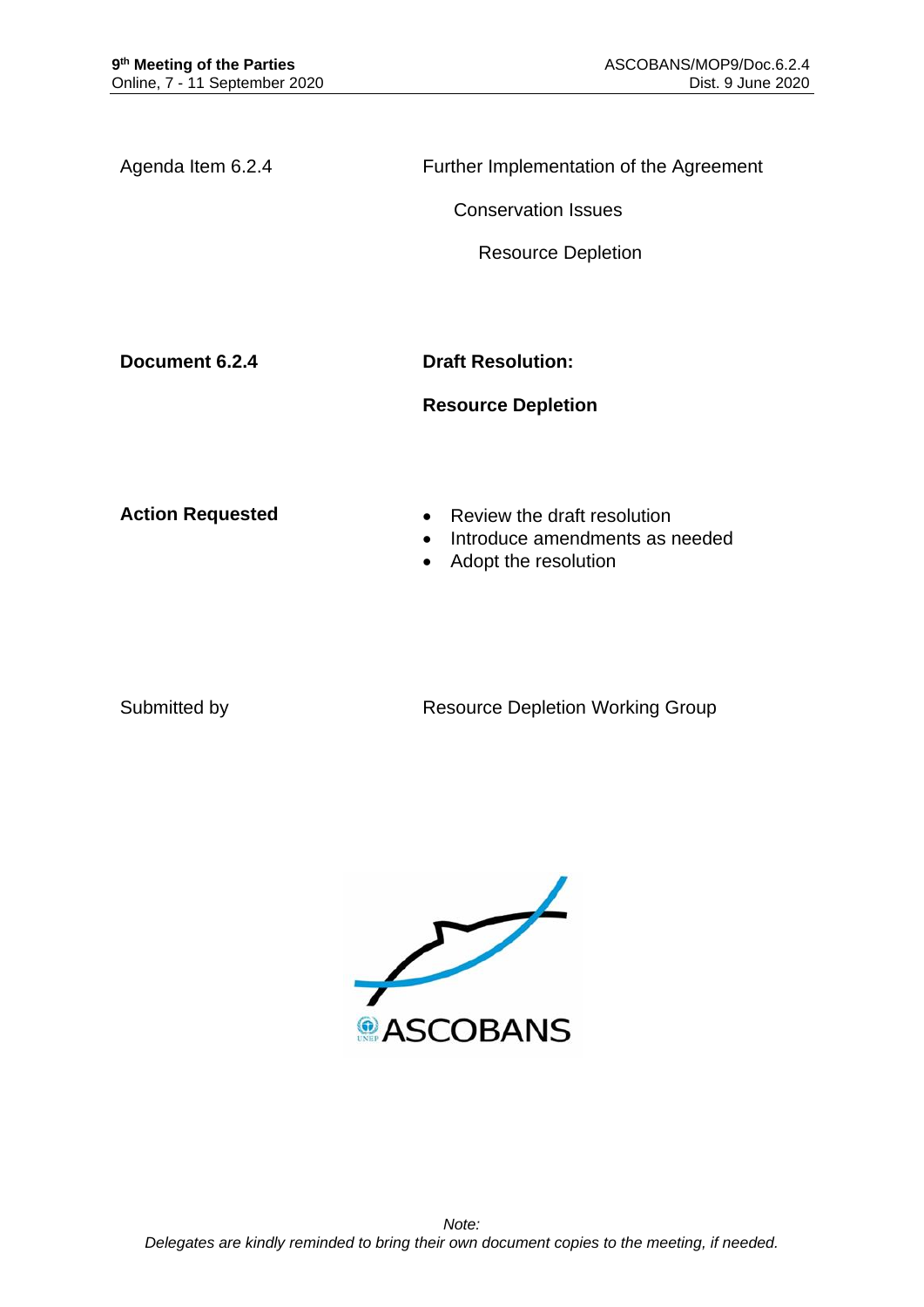## **Secretariat's Note**

This draft resolution was developed by the Resource Depletion Working Group, as mandated by the 25<sup>th</sup> Meeting of the ASCOBANS Advisory Committee. The Working Group based its work on its terms of reference, and the full report on this work is presented in ASCOBANS/MOP9/Inf.6.2.4.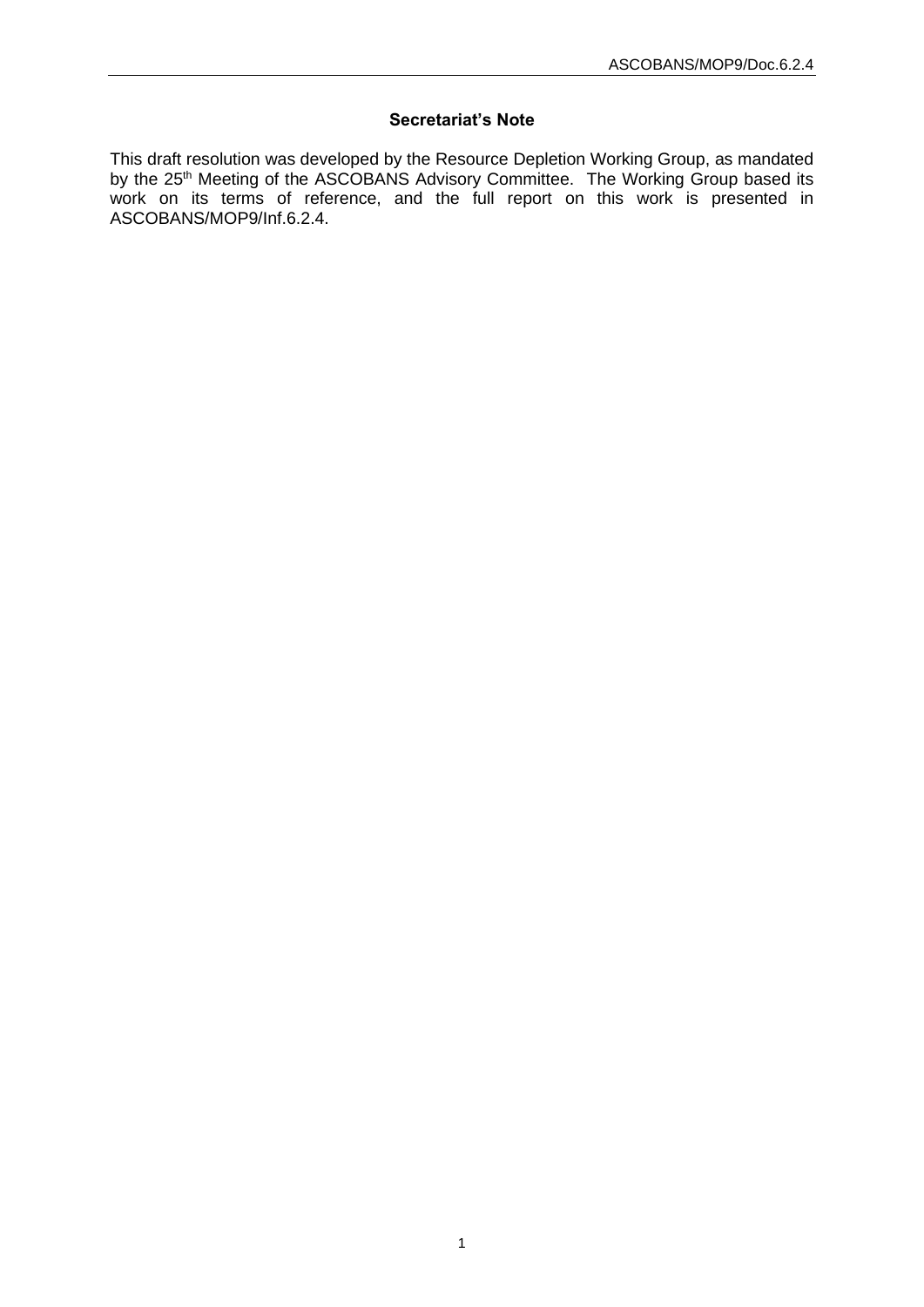# **DRAFT RESOLUTION:**

## **RESOURCE DEPLETION**

*Noting* that small cetacean distribution is influenced by the distribution of main prey species and prey diversity, and that small cetacean health is influenced by the quality of prey,

*Concerned* that resource depletion may represent a significant threat to populations of small cetaceans within the Agreement Area, as evidenced by the poor status of several fish stocks that are important prey for small cetaceans (e.g. Iberian sardine, western Baltic spring spawning herring; historically, North Sea sand eel; general deteriorated status of the Baltic ecosystem); evidence of poor condition and/or starvation in some stranded animals; range shifts (for example in North Sea porpoises) thought to be linked to prey availability, and the known susceptibility of small cetaceans to prey depletion, particularly those with high metabolic rates (for example common dolphins) and limited fat reserves (such as harbour porpoises),

*Acknowledging* the international efforts under the European Union, ICES and other organisations to move towards an ecosystem-based approach to fisheries management and an integrated ecosystem approach to marine monitoring, assessment and management,

*Recalling* Resolution 8.9 *Managing Cumulative Anthropogenic Impacts in Marine Environment*, Resolution 8.3 *Revision of the Recovery Plan for Baltic Harbour Porpoises (Jastarnia Plan),*  Resolution 8.4 [(Rev.MOP9)] *Conservation of Common Dolphins, and* Resolution 7.1 *Conservation of Harbour Porpoises and Adoption of the Conservation Plan for the Western Baltic, the Belt Sea and the Kattegat,* and *further recalling* ACCOBAMS Resolution 2.25 *Prey Depletion.*

### *The Meeting of the Parties to ASCOBANS*

- 1. *Encourages* Parties to prioritize and support relevant monitoring, assessment and research and in particular to:
	- a) ensure adequate monitoring of dietary consumption, preferences and requirements, overall health status, condition, life history parameters, distribution and abundance, and trends therein, in small cetacean species across the ASCOBANS range, with particular emphasis on species considered to be susceptible to negative impacts of resource depletion such as harbour porpoises and common dolphins, on evidence of poor condition and/or starvation (accounting for the underlying health status of such animals);
	- b) develop appropriate nutritional/condition indicators for the cetacean species concerned (drawing on existing environmental monitoring and assessment, e.g. under the MSFD, where appropriate);
	- c) report on declines in key prey species (e.g. fish, cephalopods) and on changes in fish size or nutritional content that might adversely affect predators, and on geographic areas where such changes have been recorded
	- d) be aware of current fishery management advice for exploited marine fish and invertebrates, in particular information on stock status, trends and distribution, especially for those species of importance as prey to cetaceans and in particular for cetacean species known to be impacted by fishery bycatch or climate change;
	- e) report on the extent to which management advice for fishing on key resource species is successfully implemented, especially if there are issues with quotas being exceeded or instances of illegal, unreported and unregulated (IUU) fishing;
	- f) work to improve monitoring and assessment of the status of data-deficient and non-commercially exploited marine fish and invertebrate species of importance to